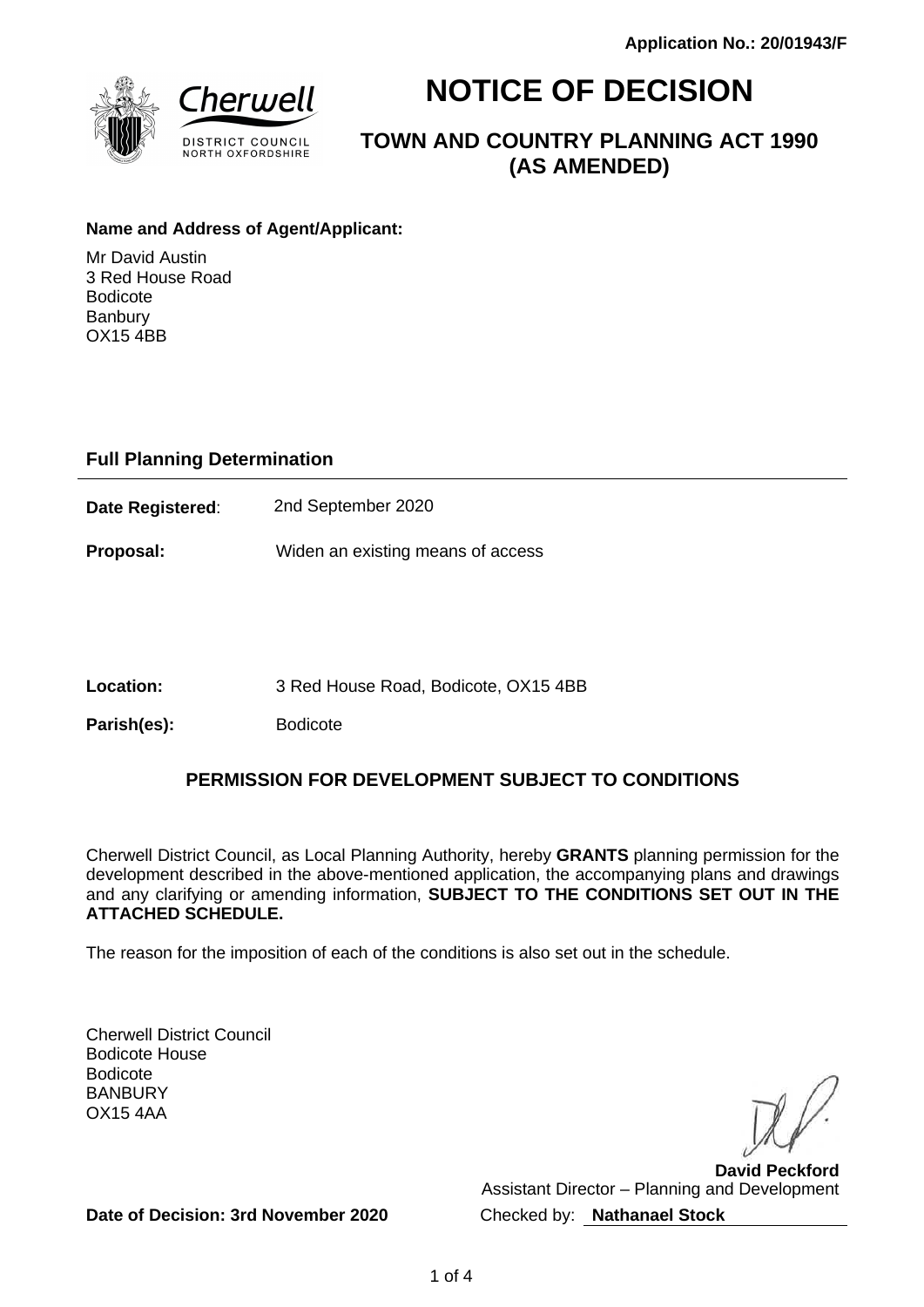## **SCHEDULE OF CONDITIONS**

1. The development to which this permission relates shall be begun not later than the expiration of three years beginning with the date of this permission.

Reason - To comply with the provisions of Section 91 of the Town and Country Planning Act 1990, as amended by Section 51 of the Planning and Compulsory Purchase Act 2004.

2. Except where otherwise stipulated by conditions attached to this permission, the development shall not be carried out otherwise than in complete accordance with the approved plans: Location plan (SP46463762) and Block Plan (SP46463762).

Reason – For the avoidance of doubt, to ensure that the development is carried out only as approved by the Local Planning Authority and to safeguard the character and appearance of the area and to comply with Policy ESD15 of the Cherwell Local Plan 2011-2031 Part 1 and Government guidance contained within the National Planning Policy Framework.

#### **DEVELOPMENT MONITORING**

We would be grateful if you could let us know of your intention to start the development at least 14 days prior to the commencement of work on site. You can do this by emailing the Council on: monitoring@cherwell-dc.gov.uk and providing us with the following information: application number; application address; and the date you intend to start the development. During the monitoring period, we will be assessing the development against the approved plans, and compliance with any conditions imposed on the permission. It is in your interest to comply with this request as it will help to avoid any unnecessary, and possibly expensive, corrective works.

## **INFORMATIVE NOTES TO APPLICANT**

- 1. **Conditions**  the applicant's attention is drawn to the need to comply with all conditions imposed on this permission. Failure to do so could result in the council serving a breach of condition notice against which there is no right of appeal.
- 2. **Other rights / consents** Planning permission only means that in planning terms a proposal is acceptable to the Local Planning Authority. Just because you have obtained planning permission, this does not mean you always have the right to carry out the development. Planning permission gives no additional rights to carry out the work, where that work is on someone else's land, or the work will affect someone else's rights in respect of the land. For example, there may be a leaseholder or tenant, or someone who has a right of way over the land, or another owner. Their rights are still valid and you are therefore advised that you should seek legal advice before carrying out the planning permission where any other person's rights are involved.
- 3. **Section 184 Agreement Required and unlikely to be granted** The applicant is advised that a S184 Agreement for the dropped kerb must be obtained before any works commence. Please see https://www.oxfordshire.gov.uk/business/licences-and-permits/dropped-kerbs for further details. The S184 is separate from the planning process, and it is not guaranteed even if planning approval is granted. One of the conditions to be met, as explained on the webpage, is as follows: • A crossing will not be approved, or an existing crossing to be widened, so that it covers the full width of your property unless planning regulations require you to provide a number of dropped kerbs which would require you to drop the full width. In this case (1) there has been no previous planning permission that requires third parking space to be provided, and (2) no such regulation is in place.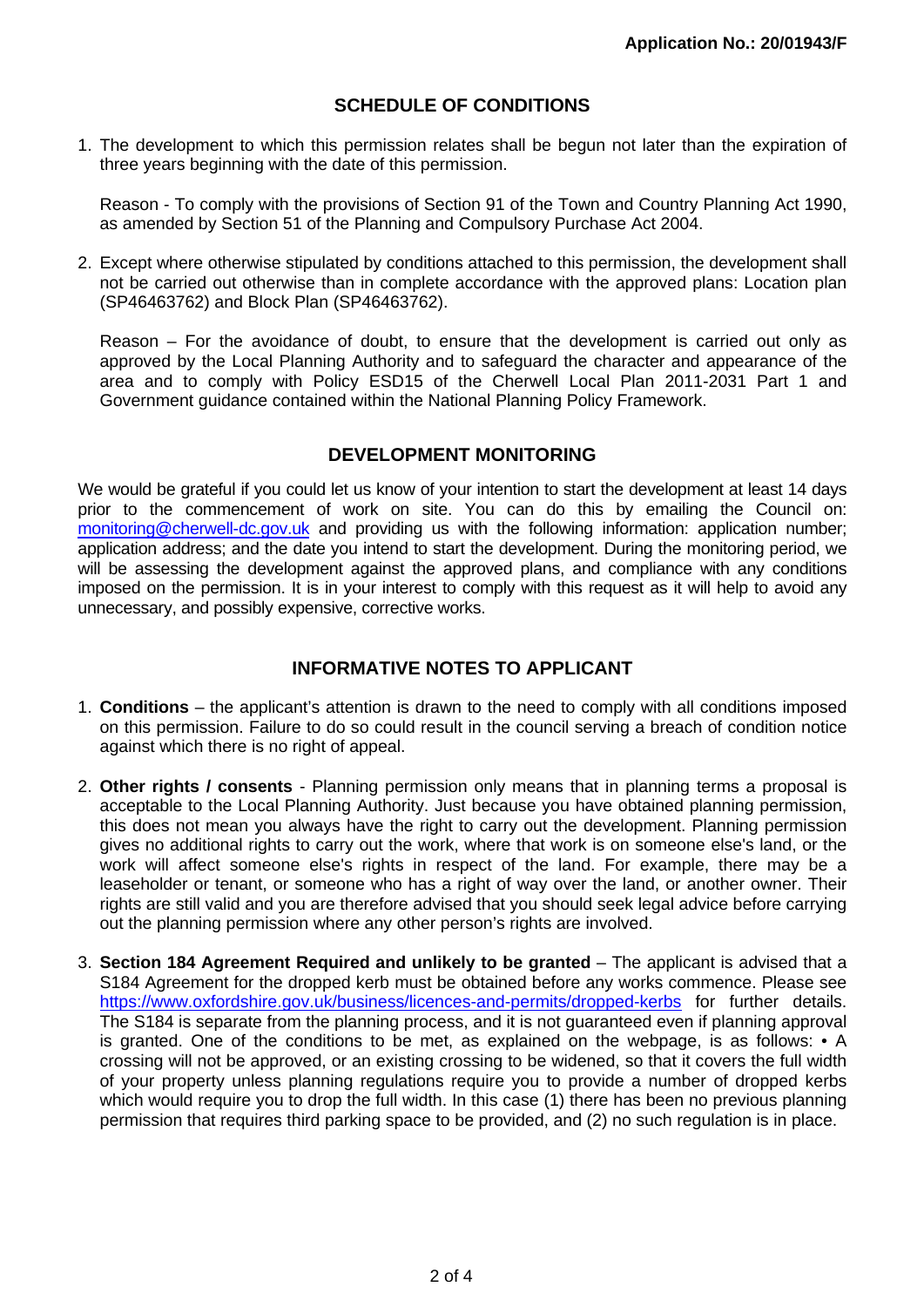## **NOTICE OF DECISION**



**TOWN AND COUNTRY PLANNING ACT 1990 (AS AMENDED)**

## **NOTES TO THE APPLICANT**

#### **TIME LIMITS FOR APPLICATIONS**

By virtue of Sections 91-96 of the Town and Country Planning Act 1990, as amended by Section 51 of the Planning and Compulsory Purchase Act 2004, planning permissions are subject to time limits. If a condition imposing a time limit has been expressly included as part of the permission, then that condition must be observed. the development must be begun not later than the expiration of 3 years from the date on which permission was granted.

#### **STATEMENT OF ENGAGEMENT**

In accordance with the Town and Country Planning (Development Management Procedure) (England) Order 2015 (as amended) and paragraph 38 of the National Planning Policy Framework, the Council has worked positively, creatively and proactively to determine this application within the agreed timescales, having worked with the applicant/agent where necessary and possible within the scope of the application (as set on in the case officer's report) to resolve any concerns that have arisen, in the interests of achieving more appropriate and sustainable development proposals. Consent has been granted accordingly.

The case officer's report and recommendation in respect of this application provides a detailed assessment of the merits of the application when considered against current planning policy and guidance, including consideration of the issues raised by the comments received from consultees and members of the public. This report is available to view online at: http://www.cherwell.gov.uk/viewplanningapp .

#### **OTHER NECESSARY CONSENTS**

This document only conveys permission or approval for the proposed development under Part III of the Town and Country Planning Act 1990 and you must also comply with all the bye-laws, regulations and statutory provisions in force in the District and secure such other approvals and permissions as may be necessary under other parts of the Town and Country Planning Act 1990 (as amended), or other legislation.

In particular you are reminded of the following matters:

- The need in appropriate cases to obtain approval under the Building Regulations. **The Building Regulations may be applicable to this proposal. The Building Regulations may be applicable to this proposal. You are therefore advised to contact the District Council's Building Control Manager before starting work on site - Telephone: 01295 227006. Email:**  Building.Control@Cherwell-dc.gov.uk
- The need to obtain an appropriate Order if the proposal involves the stopping up or diversion of a public footpath.
- Data supplied by the National Radiological Protection Board (NRPB) and the British Geological Survey (BGS) suggests that the site of this application falls within an area which is potentially at risk from radon. This may require protective measures in order to comply with the Building Regulations if your consent relates to a new dwelling or house extension. Further advice on whether protective measures are required under the Building Regulations can be obtained by contacting the Building Control Manager on 01295 227006 or E-mail at building.control@cherwell-dc.gov.uk